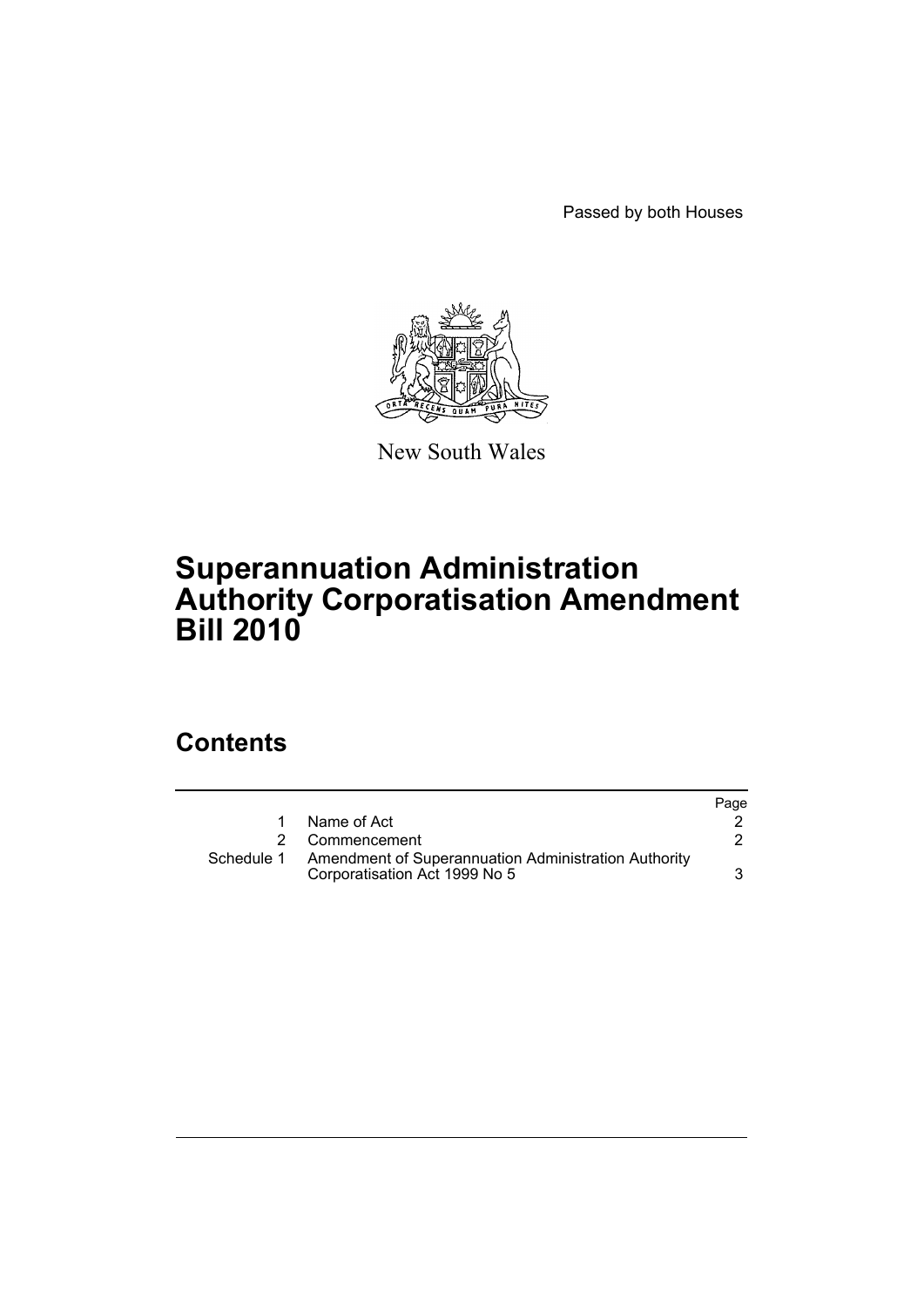*I certify that this PUBLIC BILL, which originated in the LEGISLATIVE COUNCIL, has finally passed the LEGISLATIVE COUNCIL and the LEGISLATIVE ASSEMBLY of NEW SOUTH WALES.*

*Legislative Council 2010* *Clerk of the Parliaments*



New South Wales

# **Superannuation Administration Authority Corporatisation Amendment Bill 2010**

Act No , 2010

An Act to amend the *Superannuation Administration Authority Corporatisation Act 1999* to make further provision with respect to the functions of the Superannuation Administration Corporation.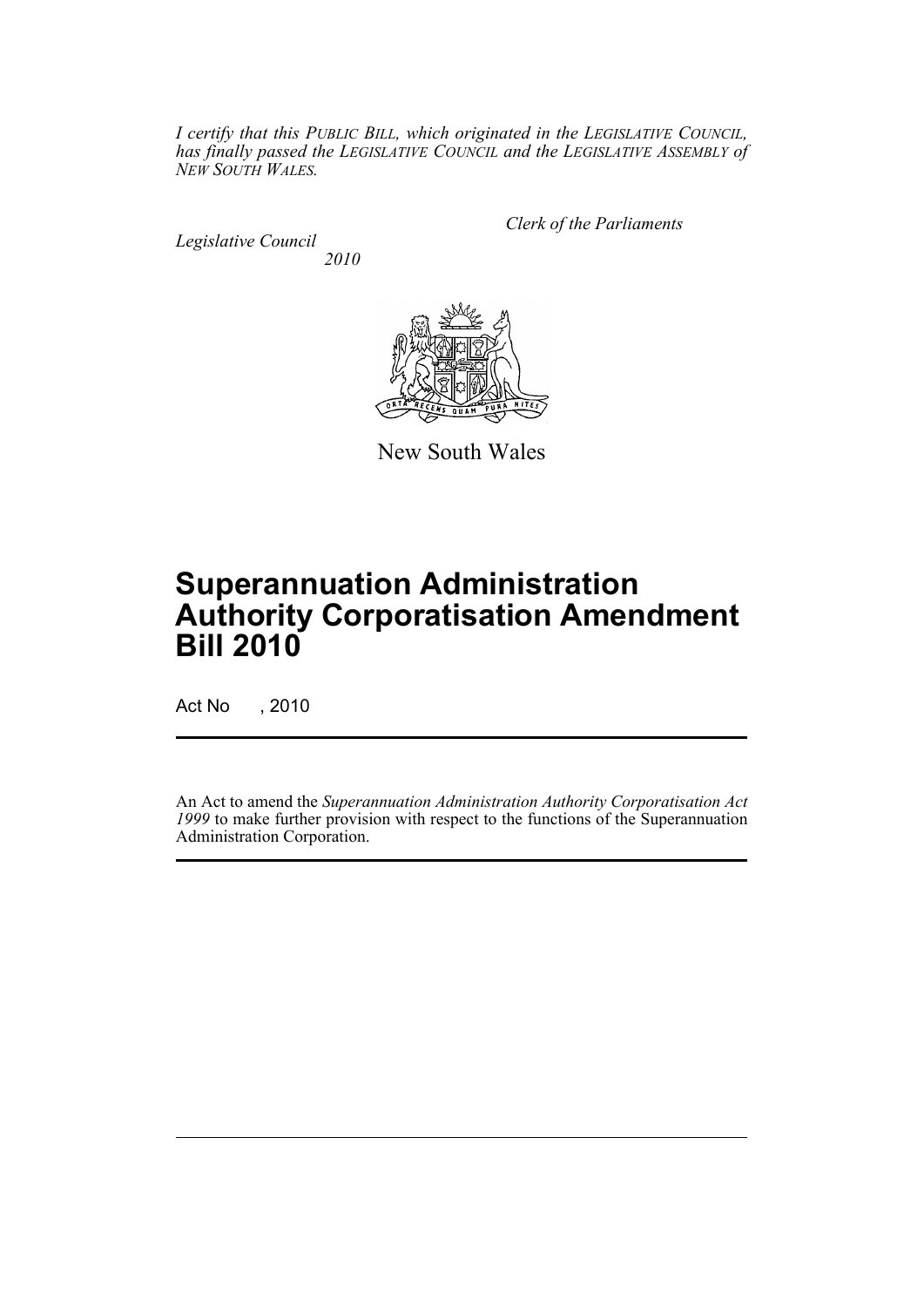## <span id="page-2-0"></span>**The Legislature of New South Wales enacts:**

## **1 Name of Act**

This Act is the *Superannuation Administration Authority Corporatisation Amendment Act 2010*.

## <span id="page-2-1"></span>**2 Commencement**

This Act commences on the date of assent to this Act.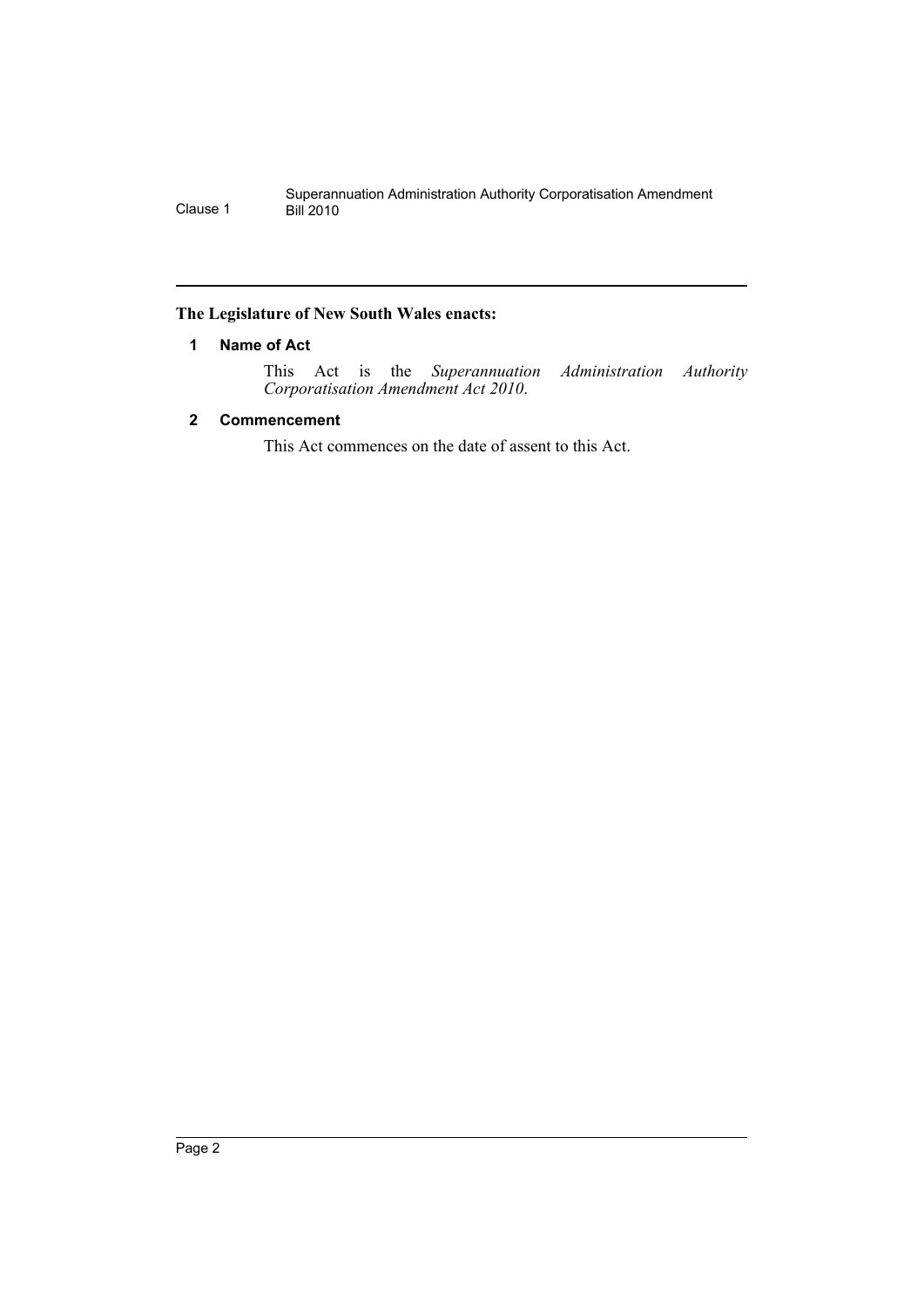Superannuation Administration Authority Corporatisation Amendment Bill 2010

Amendment of Superannuation Administration Authority Corporatisation Act 1999 No 5 Schedule 1

## <span id="page-3-0"></span>**Schedule 1 Amendment of Superannuation Administration Authority Corporatisation Act 1999 No 5**

**[1] Section 6 Business of the Corporation**

Omit the section.

## **[2] Section 7 Functions of the Corporation**

Omit "administration services and related services" from section 7 (2). Insert instead "administration and related services".

## **[3] Section 7 (3)**

Omit "The Corporation".

Insert instead "For the purposes of exercising its principal functions, the Corporation".

### **[4] Section 7 (3A)–(3C)**

Insert after section 7 (3):

- (3A) The Corporation may also provide administration and related services to financial service providers.
- (3B) For that purpose, the Corporation may provide services that include (but are not limited to) the following:
	- (a) collecting payments on behalf of financial service providers,
	- (b) providing information and advice to clients of financial service providers,
	- (c) keeping and maintaining client records,
	- (d) preparing financial statements on behalf of financial service providers,
	- (e) processing claims and other transactions on behalf of financial service providers.
- (3C) The Corporation has such other functions as may be prescribed by the regulations.

#### **[5] Section 7, note**

Insert at the end of the section:

**Note.** Section 20E of the *State Owned Corporations Act 1989* sets out the principal objectives of statutory State owned corporations.